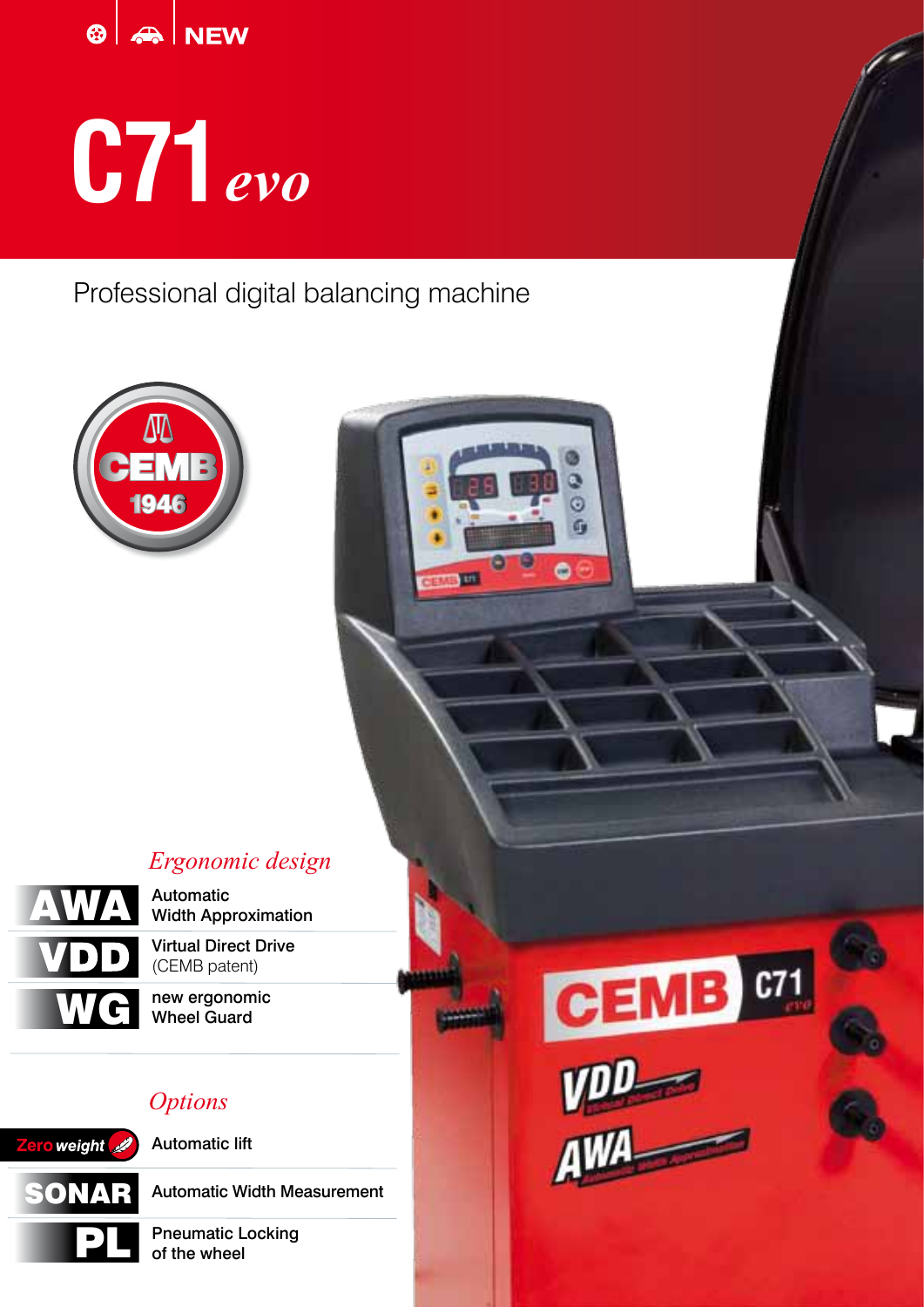# $\vert$   $\clubsuit$  NEW **C71***evo Professional digital balancing machine*

C71 evo Balancing machine with manual locking and new ergonomic wheel guard .

- Intelligent and automatic system to measure diameter and distance with Cemb gauge
- **SPLIT** program to hide weight behind spokes
- ALU-S balancing mode (weights inside the rim) with specific counterweight position indicator



- Foot **brake** for wheel locking
- VDD very quick measurement system, maintenance free (Cemb Patent)
- **AWA** Automatic Width Approximation (Cemb Patent). It reduces setting time, calculating the most probable width automatically and granting an accurate balancing of most wheels
- New space-saving wheel guard
- Menu for selecting options and customizations
- Autodiagnosis and self-calibration
- Multifunction digital display. easy to use



- C71 evo sonar Same as C71 evo. Also provided with:
	- SONAR LA device for automatic measurement of the wheel width (Cemb Patent)
- **V C71SE evo** Balancing machine with pneumatic locking, Standard configuration as C71 evo sonar. Also provided with:
	- Wheel pneumatic locking (Cemb patent)
	- Mounting/demounting time reduction
	- Extremely easy and quick use
	- Accurate wheel centering guaranteed
	- Possibility to use traditional adapters (UH20)
	- Electric brake to lock the wheel in the exact position





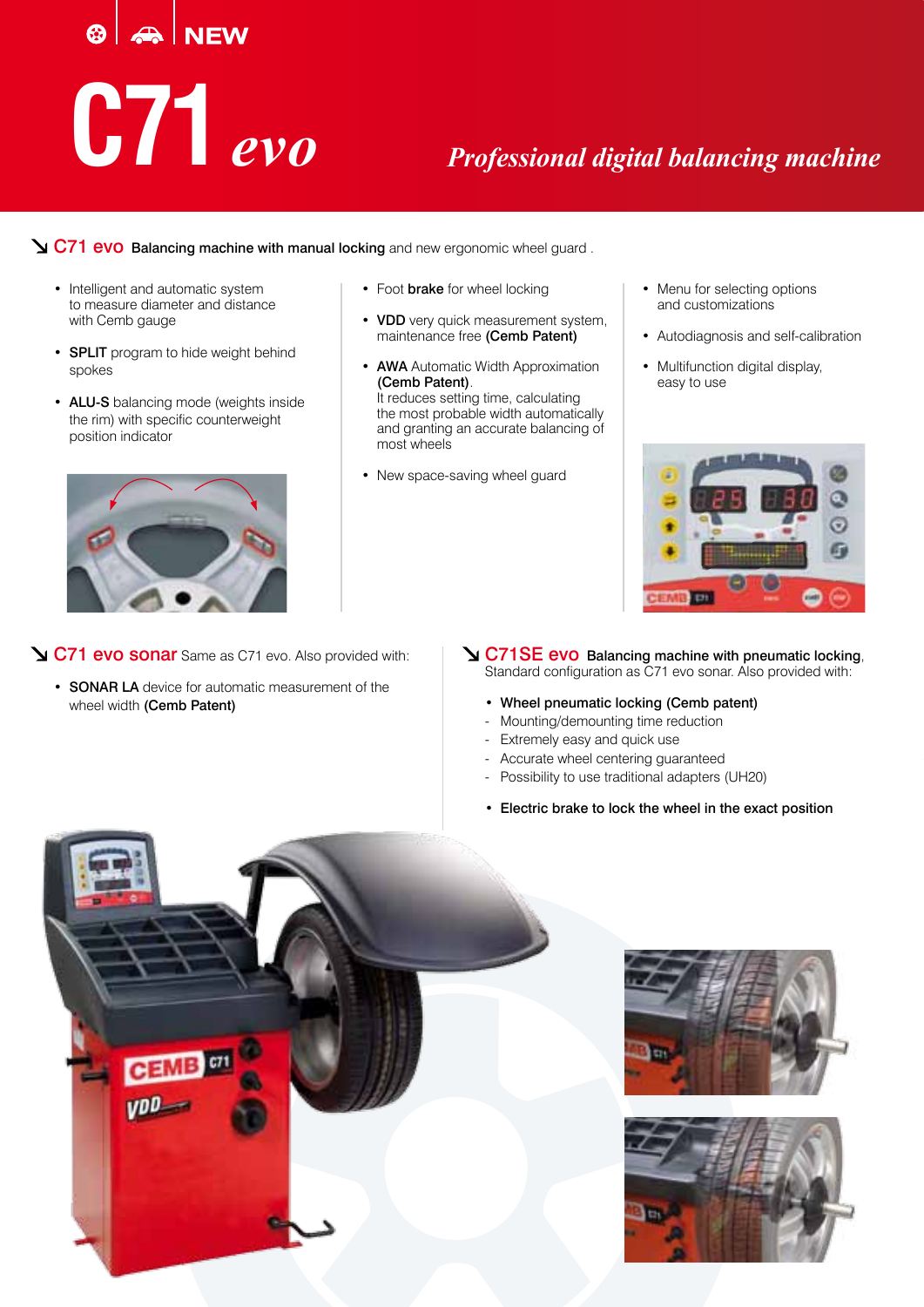



Single phase power supply Protection class Absorbed power Balancing speed Cycle time per wheel Max. resolution of measurement Position resolution Average noise Rim / machine distance Rim width setting range Settable diameter Min/max. compressed air pressure

Air consumption for wheel locking/unlocking Machine weight Packaging

1245 mm / 49,01"  $G$ EMB) $m$ 245

115 / 230 V 50/60 Hz IP 54 0,2 Kw 100 min-1 4.7 seconds (5 3/4"x14") 15 Kg / 33 lbs 1 gram / 0,04 oz  $± 1.4$  $<$  70 dB (A)  $0 \div 255$  mm /  $0 \div 10$ "  $1.5" \div 20" / 40 \div 510$  mm  $10" \div 30" / 265 \div 765$  mm  $8 \div 10$  Kg/cm<sup>2</sup> / 18  $\div$  22 lbs  $\sim$  0.8 ÷ 1 Mpa /  $\sim$  115 ÷ 145 PSI. 4 lt. (with 8 Kg/cm2 ) / 1,06 gal us (with 18 lbs / in2) 130 Kg / 286,6 lbs cm 101x112x174h / 39,79"x44,13"x68,56"h

#### STANDARD ACCESSORIES

In 1952 Cemb created the cone adapters for balancing machines and since then the company continued developing and producing high precision centering systems for any type of wheel. Cemb does not recommend the use of non-original adapters on its balancing machines.

#### UC20/SE2 41FF52768

**C**<br>Pheumatic locking

Standard equipment composed of: 3 cones Ø 45÷110 mm, quick locking sleeve SE2, width gauge, pincer-hammer and 60 g counterweight



#### UC20/2 GL40 41FF83149





Standard equipment composed of: 3 cones Ø 45÷110 mm, quick locknut GL40, width gauge, pincer-hammer and 60 g counterweight

### OPTIONAL ACCESSORIES Especially designed for car manufacturers

#### RL cup 41FF79255

Large plastic cup with polyurethane protection ring for light alloy rims.

#### UH20/2 41FF42048

holes (pitch circle Ø95-210 mm) complete with high precision back centering double cone for wheels with/without central hole (Renault, Peugeot and Citroën). Grants double accuracy compared to similar adapters on the market.

#### Peugeot - Citroën kit 41FF73171

High precision kit: 1 bush Ø60mm + 2 cones ( $\emptyset$ 62 ÷ 68 mm and  $\emptyset$ 54 ÷ 60 mm). Developed according to Peugeot and Citroën specifications.

#### Kit for light truck wheels (Ø97÷170mm central hole). VL/2 cone + G36 disc 41FF86174

#### SR4 - SR4/SE - SR5 - SR5/SE SR5/2 Universal adapter for wheels with 3,4,5,6 **SR5/2/SE - SRUSA - SR/USA/SE**

Stud adapters for rim protection and high precision centering for wheels with 4 or 5 holes. Studs are made of two pieces, elastically coupled: pressure is therefore homogeneous on all the holes.

#### Renault kit 41FF77152

High precision kit : 5 bushes (Ø60 / 66 / 71 / 88 / 129,9 mm). Developed according to Renault specifications.

 $\circledcirc$  (mm  $\bullet$   $\circledcirc$  ) (  $\bullet$ 

MT cone 40FF57321

 $\bullet$   $\bullet$  of  $\bullet$ 

High precision graduated cone for German cars (with central hole Ø56,5 / 57 / 66,5 / 72,5 mm).

#### Mercedes kit 41FF88003

High precision kit : 3 cones (Ø57- Ø66,5  $-Ø84/85$ mm) + 1 pressure spring, according to Mercedes Benz specifications.

*For more information see the complete brochure on the web site www.cemb.com*